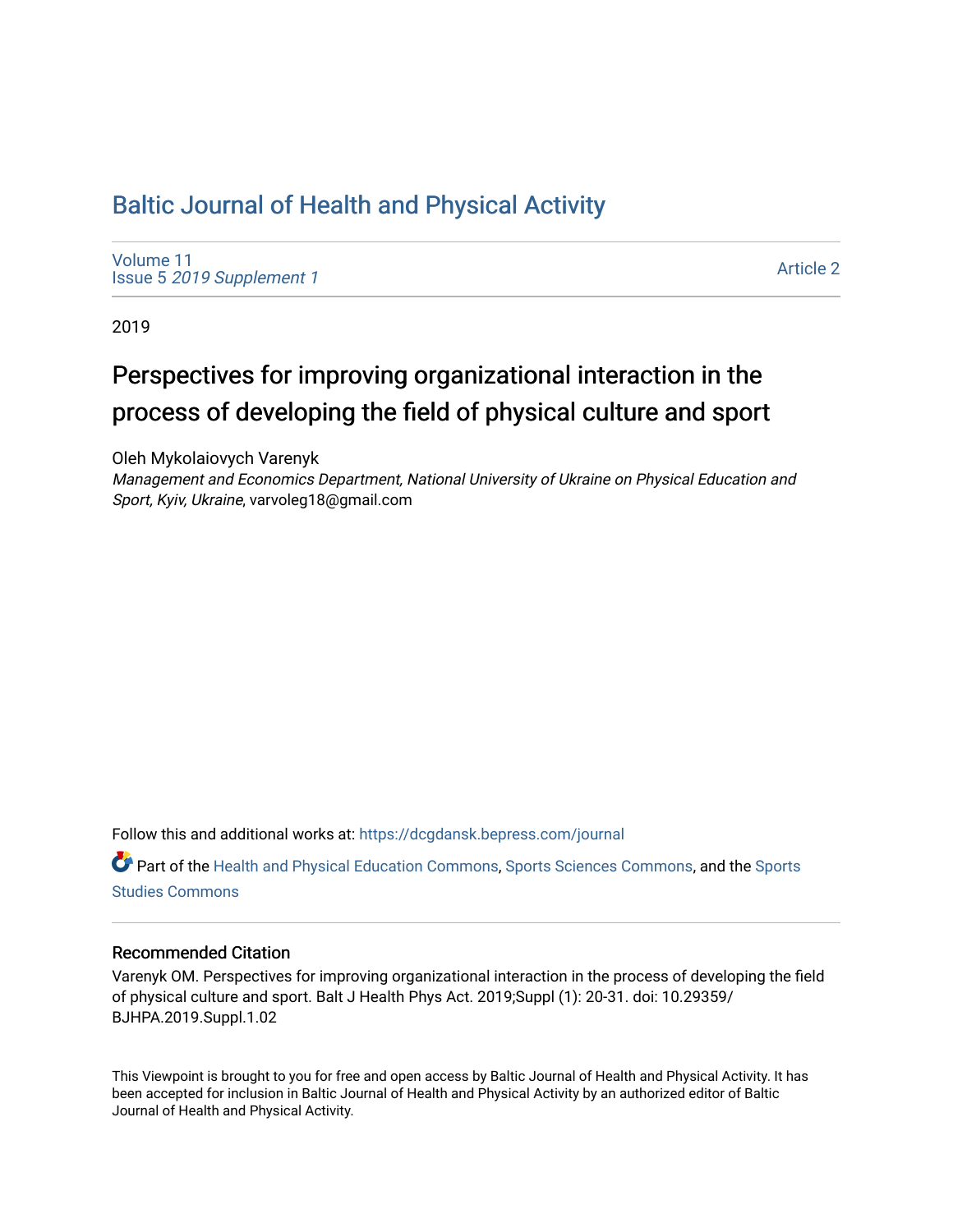**doi: 10.29359/BJHPA.2019.Suppl.1.02**

# **Perspectives for improving organizational interaction in the process of developing the field of physical culture and sport**

National University of Ukraine on Physical Education and Sport, Kyiv, Ukraine

**Authors' Contribution: A** Study Design **B** Data Collection **C** Statistical Analysis **D** Data Interpretation **E** Manuscript Preparation **F** Literature Search **G** Funds Collection

**abstract**

The purpose of the study is to examine the conditions for establishing an organizational interaction in the service sector. The peculiarities of the interaction of selected spheres with other interested structures of the industrial and social sectors of economy are characterized. Based on the example of economic activity of physical culture, sport and tourism, public health, their place in the process of introducing health-saving technologies and solving other important tasks of socio-economic development have been outlined.

**Key words:** interaction, health-saving, "green economy", insurance, sports.

**Oleh Mykolaiovych Varenyk**

Management and Economics Department,

### **article details Article statistics: Word count:** 4,781; **Tables:** 0; **Figures:** 0; **References:** 32 **Received:** October 2018; **Accepted:** April 2019; **Published:** June 2019 **Full-text PDF:** http://www.balticsportscience.com **Copyright ©** Gdansk University of Physical Education and Sport, Poland **Indexation:** Celdes, Clarivate Analytics Emerging Sources Citation Index (ESCI), CNKI Scholar (China National Knowledge Infrastructure), CNPIEC, De Gruyter - IBR (International Bibliography of Reviews of Scholarly Literature in the Humanities and Social Sciences), De Gruyter - IBZ (International Bibliography of Periodical Literature in the Humanities and Social Sciences), DOAJ, EBSCO - Central & Eastern European Academic Source, EBSCO - SPORTDiscus, EBSCO Discovery Service, Google Scholar, Index Copernicus, J-Gate, Naviga (Softweco, Primo Central (ExLibris), ProQuest - Family Health, ProQuest - Health & Medical Complete, ProQuest - Illustrata: Health Sciences, ProQuest - Nursing & Allied Health Source, Summon (Serials Solutions/ProQuest, TDOne (TDNet), Ulrich's Periodicals Directory/ulrichsweb, WorldCat (OCLC) **Funding:** This research received no specific grant from any funding agency in the public, commercial, or not-for-profit sectors. **Conflict of interests:** Authors have declared that no competing interest exists. **Corresponding author:** Corresponding author: Dr. Oleh Mykolaiovych Varenyk, Management and Economics Department, National University of Ukraine on Physical Education and Sport, Fizkul'tury St, 1, 02000 Kyiv, Ukraina; E-mail: varvoleg18@gmail.com.

**Open Access License:** This is an open access article distributed under the terms of the Creative Commons Attribution-Non-commercial 4.0 International (http://creativecommons.org/licenses/by-nc/4.0/), which permits use, distribution, and reproduction in any medium, provided the original work is properly cited, the use is non-commercial and is otherwise in compliance with the license.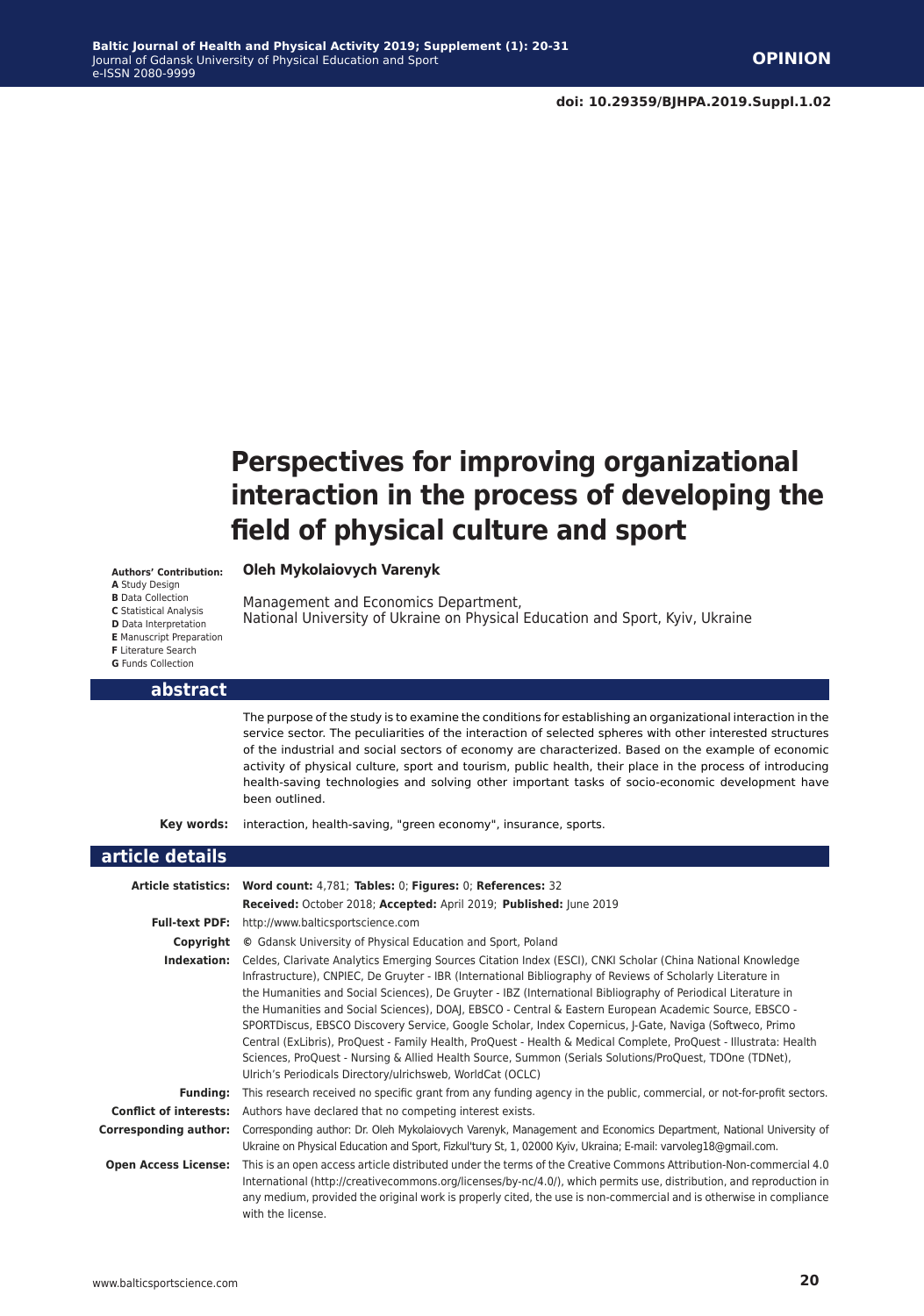## **introduction**

The realization of the subject economic activity of its own mission isolated from other participants in the socioeconomic life under the conditions of the issues complexity and the constant growth of the deficit resources is becoming more and more problematic today. The search for mechanisms for combining the efforts of different process participants who have either joint or individual interests in obtaining a synergistic result is appropriate and necessary in modern conditions. The indicated problem in Ukraine was studied at the general theoretical level, as well as with the aim of improving the organizational interaction in certain spheres of society: economy, education, health care. The theoretical and methodological principles of corporate governance in local selfgovernment are systematically studied in the given context.

The purpose of the author's research is, for example, to study the organizational conditions of the functioning of some spheres of economic activity (physical culture, sport and tourism, health care, etc.), to characterize the peculiarities of their interaction with other interested structures of the industrial and social sectors of the economy in developing services, introducing health-saving technologies and solving important tasks of socioeconomic development. Their role and place in the process of developing the 'green economy', functioning and developing the system of medical insurance, etc. are determined. Through the analysis of literary sources, the theoretical and methodological principles of organizing the organizational interaction are studied and prospective directions and mechanisms using organizational links between the interested parties at different levels of economic activity are outlined. The conditions of rational involvement of specialists in the sphere of services in the process of solving important problems of society under modern conditions have been studied. The conditions, principles and mechanisms of the organizational interaction which can be applied in the process of improving the activities of other spheres of socioeconomic development are systematized. The basis for further studies on the perspectives of the sphere of services development through establishing and improving the organizational interaction between its stakeholders is proposed.

### **1. theoretical and methodological principles of establishing organizational interaction in the social sphere**

In our opinion, the most meaningful is the interpretation of M.V. Tulienkov, who generally defines the organizational interaction as a "type of social interaction which is a complex and mutually agreed link between the elements of an organizational system and its management structure in their simultaneous and coordinated relationships with the external environment in which it operates" [1]. The stable organizational interaction within the organization itself (the micro level), as well as between interrelated organizations and the environment (macro level), ensures the normal functioning of the social management system as a whole [2]. In the narrow sense, organizational interactions are mutually beneficial (based on the goals, time, place, resources, etc.) to the actors (counterparties, partners or co-executors), among which, as a rule, physical, legal and public officials conduct economic and managerial activity [1].

Establishing an effective interaction between the parties involved in economic activity requires using appropriate approaches that should ensure solving the identified tasks. The widely used corporate partnership, including in the process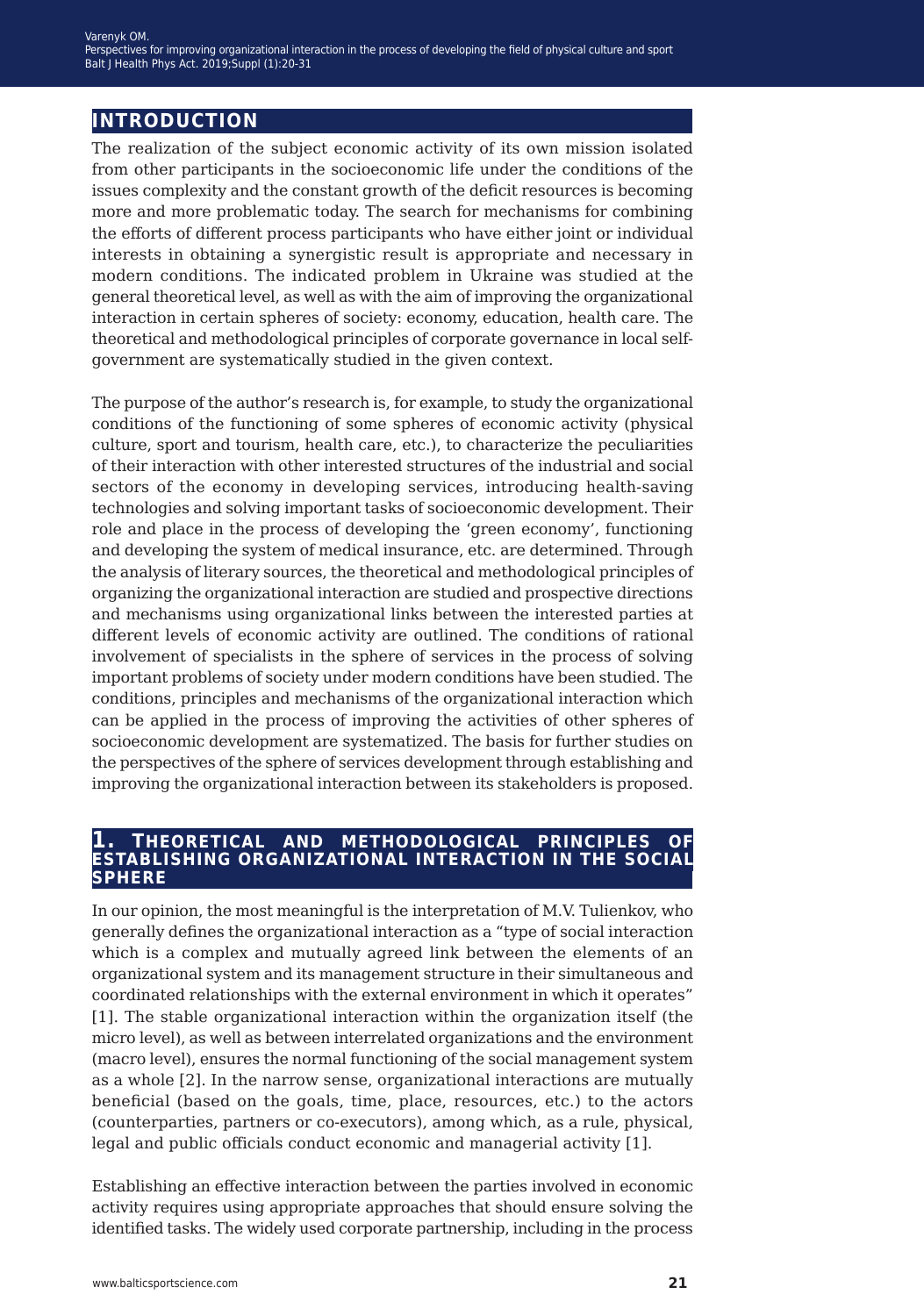of creation and development of social objects, social qualities, processes and relationships in various social spheres [3] can be one of such approaches.

The modern theory of complex systems management considers the social partnership as an effective means of an interaction between different structures in the process of substantiating social innovations, the construction of mutual actions aimed at overcoming the existing problems that hinder the development of the system and for positive changes that involve qualitative development of the system and obtaining the positive effect [4]. With regard to the process of organizational interaction, such an effect is the socially anticipated synergistic effect.

In view of the above, there is a need not only to record and describe socioeconomic relations that have developed in the social sphere, but also to identify those components of the organizational interaction of its subjects which have inherent properties of adaptation to the requirements of the market environment. Affecting these components, it would be possible to ensure the development not only of the social sphere but also of the economy as a whole. Relevant is the search for such forms of interaction which would allow uniting efforts of all subjects of socioeconomic development, including them among the range of persons (stakeholders) who are interested in the results of such interaction [5].

According to the theoretical and methodological basis for conducting the scientific research, we have taken a system-synergistic approach. Regarding the choice of organizational forms of an interaction, a corporative approach based on partnership is suggested. Many scholars view corporatism as a type of social and spiritual organization of a society, as an effective and promising tool that allows consolidating the efforts of people in the social way of organizing social labor [6, 7]. According to N. Bychkova's definition, "the corporation, as a social and economic system, is an open, capable of self-organization in conditions of uneven pace of developing economic processes, a system of resources and participants of corporate relations that interact with each other in the process of achieving the goal set by implementing the target functions systems" [8]. For a significant period, corporate governance was viewed primarily from the standpoint of economic relations based on equity. Later, it began to be interpreted as a type of social and spiritual organization of individual communities, through which their members become co-owners, are actively involved in management and earn their diverse needs, among which the social ones often come to the fore.

The main potential of corporatism is the ability to consolidate the efforts of people in the societal organization of social labor. In the global community, the corporate way of organizing human life today is seen as a general vector of the social doctrine of developing a society, and the emphasis of the content of corporatism is made on its social component, which is a powerful source of economic development [9]. Corporations have motivation and considerable resource potential for the transition to an innovative type of economic system development that will provide real conditions for boosting economic growth.

Clarifying the form and content of corporate relations which objectively exist in various spheres of social activity, O.Yu. Bobrovska reveals goals, strategies, tasks, functions and methods of organizing social sphere and institutionalizes the mechanisms of their interaction at the level of municipal formations. According to O.Yu. Bobrovska, social partnership is the most common organizational form of corporate relations and corporate governance. In the modern world, social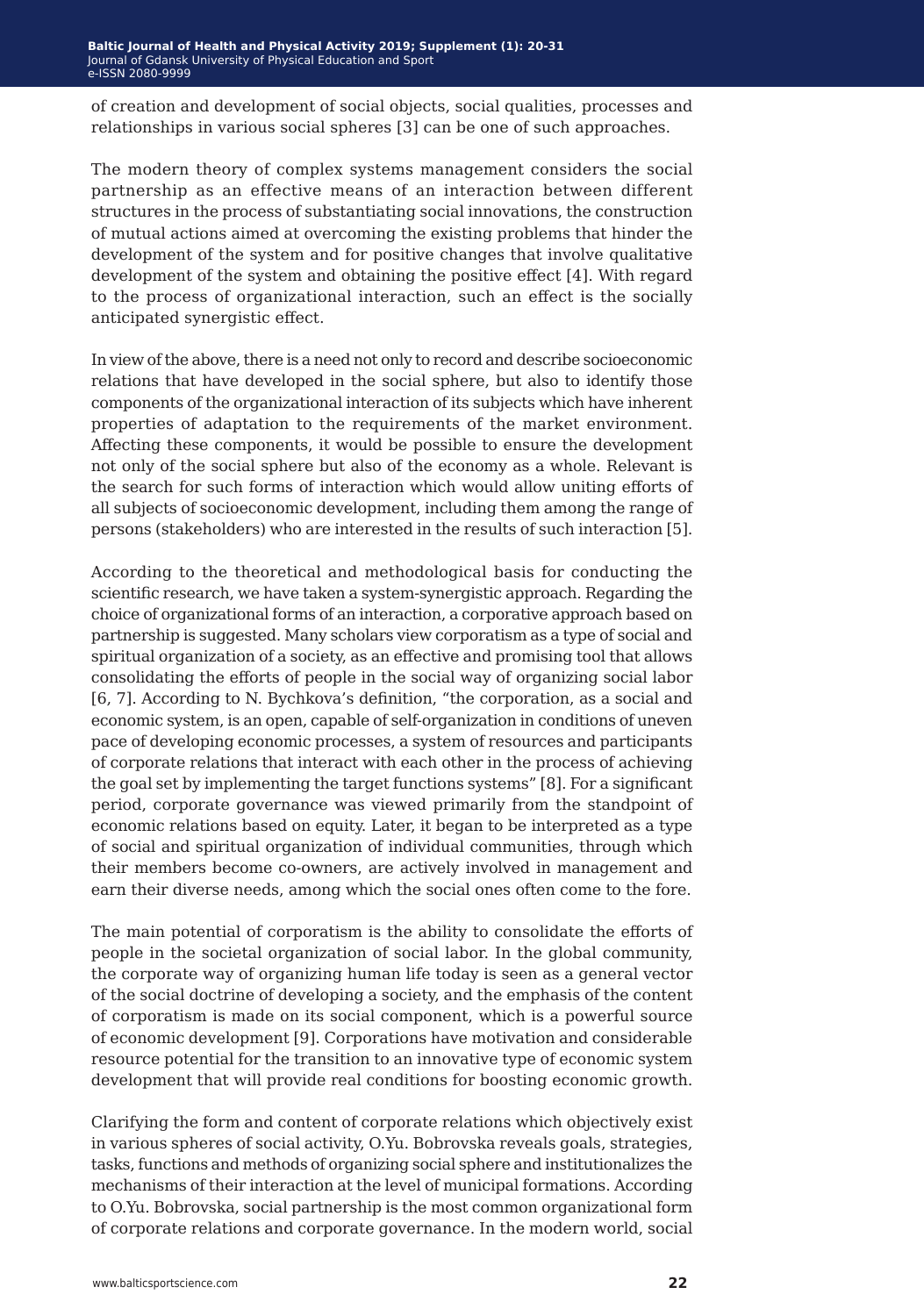partnership is one of the most important aspects of organizing a social market economy and one of the essential aspects of partnership between people in the process of production and social life. According to O.Yu. Bobrovska's definition, "this is a special social institution, on the basis of which a certain type of social relations is implemented, aimed at developing consensus and obtaining a positive result in the process of subjects' interaction – the partners of this interaction" [6]. Relationships, mutual assistance or competition should be organized so that they can contribute to the desired results and work for a coincidence of interests.

The founders of the theory of social partnership (E. Bernshtein, J.-S.Mil, J.-B. Sey and F. Basta), as well as modern researchers, point to the following basic principles of social partnership: legality, voluntariness, equality of parties, parity of representation, mutual respect, mutual actions, self-restraint in order to achieve common goals, etc. [10, 11]. The experience of countries with a developed market economy shows that social partnership is much more effective than organizational forms based on administrative coercion and even on economic interest. It is based on voluntary relationships, equal rights and direct contacts of all agents (stakeholders), which creates systemic factors for further democratization of society's development. The result of social partnership should be the realization of their own interests in joint work aimed at creating a common good. Specific actions of social partnership should be based on democratic decision-making procedures, full openness to mutually beneficial cooperation, innovative technologies, and the use of all available resources [6].

In the modern world, social partnership is one of the most important aspects of organizing a social market economy and one of the essential aspects of partnership between people in the process of production and social life. As O.Yu. Bobrovska notes, social partnership involves solving social conflicts not by revolutionary means, but through peaceful negotiations and mutual concessions. In real life, social partnership is an alternative to any dictatorship and a civilized method of solving social conflicts at different levels, that is, by the norms that protect the interests of both parties.

The experience of foreign countries shows that the degree of development of social partnership is positively influenced by a number of factors: a sufficient level of democratizing production management, increasing the living standards of the majority of the population and decreasing the degree of income differentiation, psychological preconditions and cultural traditions in a society. The impact of corporate relations and corporate governance in the social sphere includes constructive social, economic and political dialogues which are supported by the municipal authorities, business entities, their employees, consumers, suppliers, and other participants in the labor, economic, social, organizational and regulatory obligations, with the aim of satisfying social, collective and individual interests. O.Yu. Bobrovska offers to consider such a system of relations in the social sphere of activity and functioning of the social subsystem as the social and corporate partnership. The author also notes that the social corporate partnership does not replace the functions of social sector management bodies, but is intended to supplement them by sharing its social responsibility. It promotes involving a wide range of population and business entities in the management of their own affairs in the social sphere. It tries to create conditions for the transition from single charity to systematic participation in implementing the strategy of social development of municipal formations [4].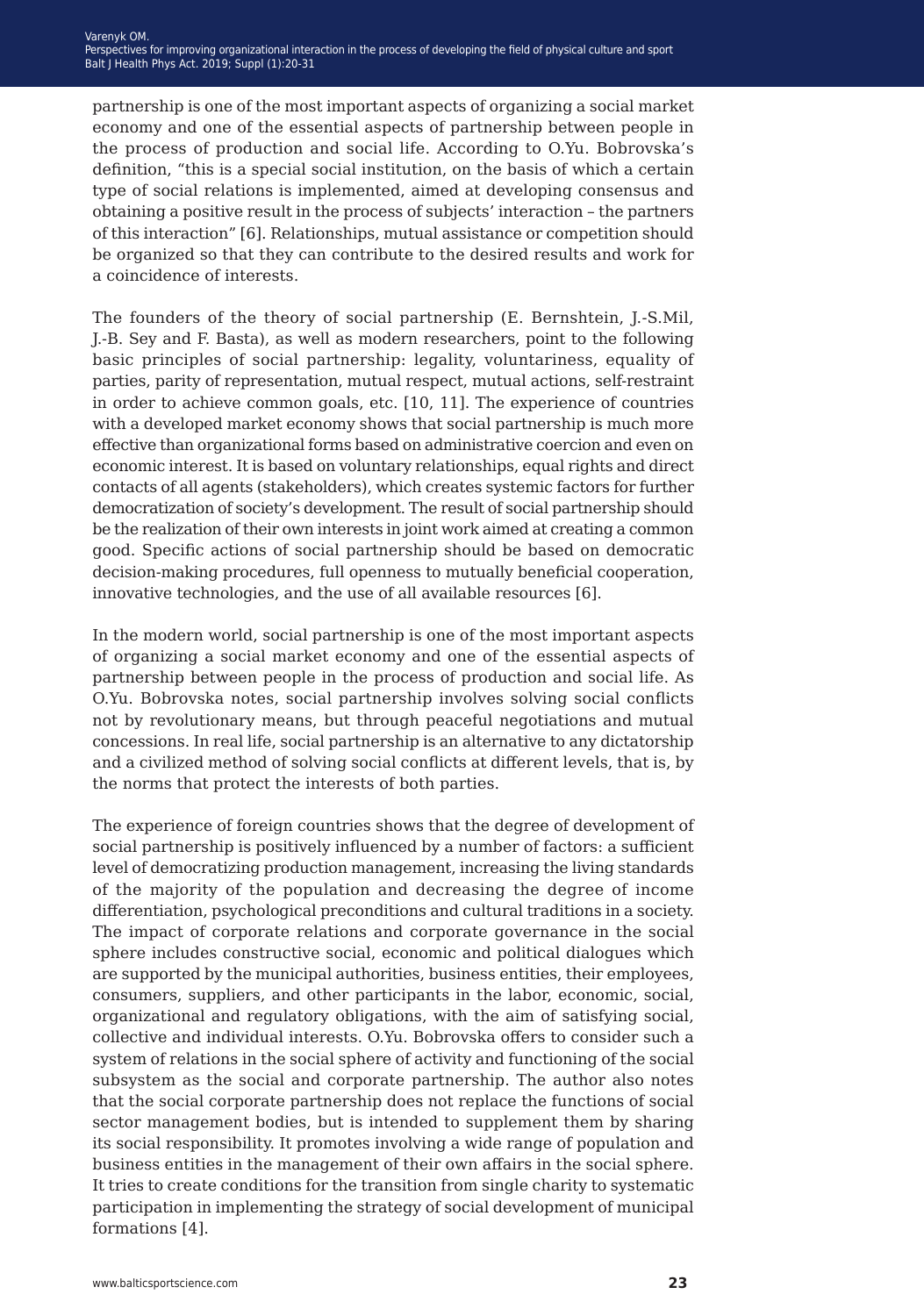Realizing the coordination measures of social and corporate partnership at the level of local self-government requires perfect and progressive organizational and legal forms of their implementation. Among them, the use of cluster links is becoming increasingly popular in various spheres of socioeconomic activity in a society. Many researchers consider the creation of clusters as a progressive, evolving way for the municipality's development [13].

Since 1990, when M. Porter first proposed the theory of national, regional and local competitiveness and a cluster model of economic activity, a large number of scientists from different fields studied the peculiarities of clusters functioning in those or other spheres. They offered a series of definitions of cluster concepts [14–18].

In our opinion, the most complete with regard to the the social sphere of societal activity is the definition proposed by the researcher О.І. Martyniuk in the sphere of health care, "The network system of organizations and enterprises, specialized suppliers, scientific centers, regional development departments, self-governing public organizations for the purpose of fulfilling a certain mission" [11]. The novelty is the formation of social clusters, which, as O.Yu. Bobrovska mentioned, can be created in any sphere of social direction: education, health care, transport, housing and communal services and other industries. In the form of organization in the service sector, clusters can take the form of associations and coalitions and other entities [14].

As O.S. Bogma emphasizes, after being merged into a cluster, enterprises receive numerous competitive advantages from joint activities and interactions, while maintaining their independence. Communication links are established between them; we can observe rapid spread of innovative technologies, overcoming of isolation of their own internal problems, inertia and conspiracy between rivals, promotion of large investments and specialization of participants, the emergence of synergistic effect. The benefits of uniting into a cluster are not only individual entities, but also other structures that are usually involved in the cluster – authorities, institutions of the scientific and educational sectors, financial structures [13].

O.I. Martyniuk points out the significant advantages of using cluster ties in relations between multi-sectoral enterprises and organizations in the work "Developing interbranch cooperation in the public health care management of the population of Ukraine". The author stresses that the joint effectiveness of inter-sectoral interaction based on cluster bonds exceeds the overall effectiveness of individual spheres of influence, "the very cluster nature of inter-sectoral interaction in ensuring an acceptable level of public health of the population can be considered the basis of effective reforming of this system" [11, 12]. The specificity of such interaction is a partnership or a common goal, if the interests of the parties do not coincide, organizations can compete with each other, have different strategic objectives, but at certain stages, they can act together and achieve positive results of such activity. In determining the essence of the concept of 'a cluster', most researchers point out that the main purpose of the creation and operation of such a voluntary association is to obtain a synergistic effect that exceeds the simple sum of the participants' results in corporate activities and is an important factor in its growth. In this case, the functionality of the whole system increases, new utility properties appear, and the overall result increases [7].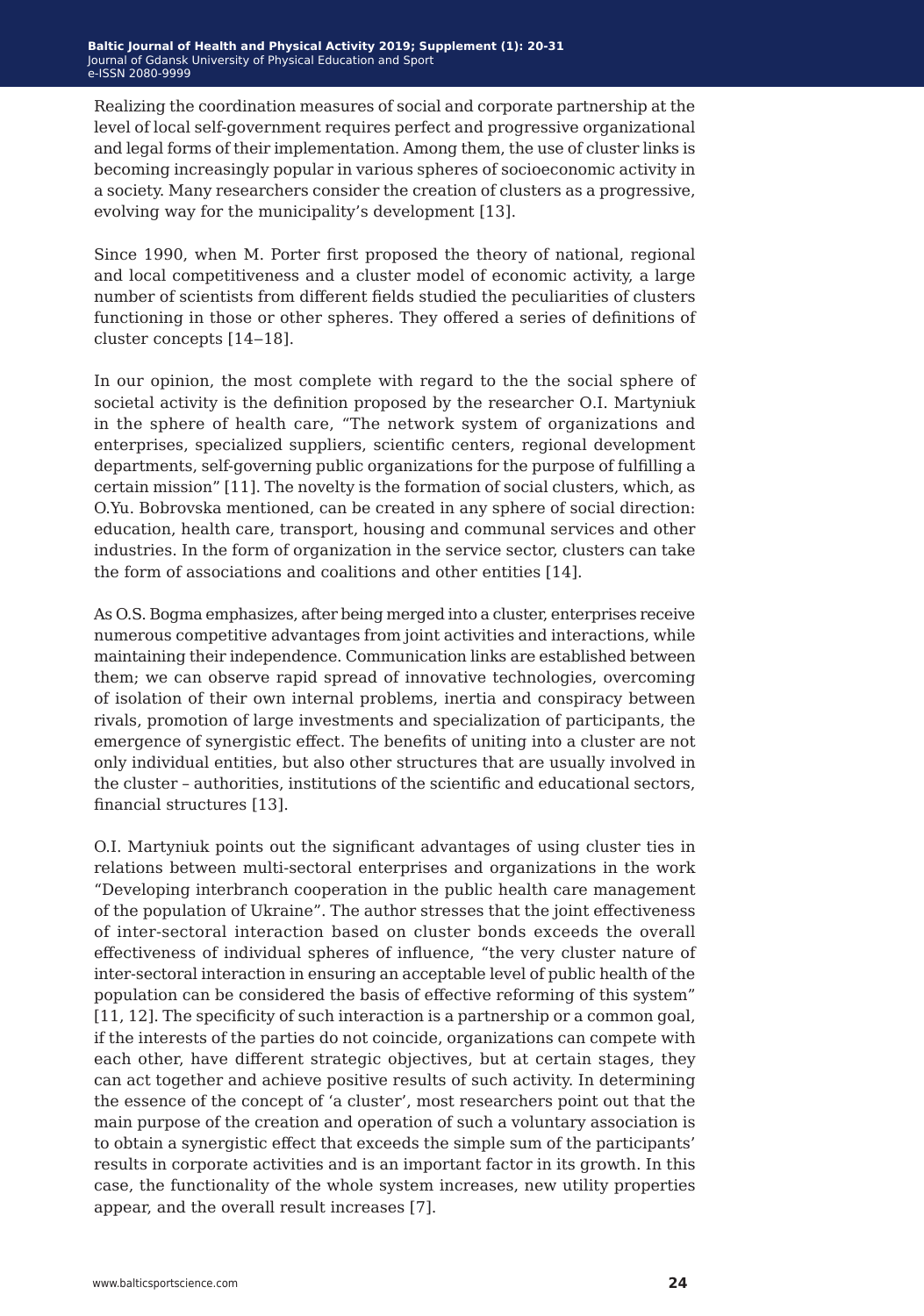Thus, it can be argued that the current trends in the management of complex systems require the transition to a new managerial level, based on a systemsynergistic approach. The social partnership has proven itself as a progressive organizational form of implementing corporate relations in the social sector of municipal governance. In its turn, the experience of creating such organizationallegal and functional forms as a cluster in the form of associations, coalitions, citizens' organizations, etc. can become effective in the practice in the management of social sphere to establish organizational interaction between all parties (stakeholders).

# **2. possibilities of practical application of organizational interaction in separate social spheres**

## **2.1. the role and place of the tourism industry in the context of the development of 'green economy' in ukraine**

In the process of implementing the United Nations' Environment Program (UNEP), in further developing the concept of sustainable development, experts from various fields have substantiated the need for the launch of the Global Green New Deal (GSNK). In this context, a number of measures have also been implemented in Ukraine: a number of documents and agreements aimed at the official recognition of our state of sustainable development strategies have been approved: the National Commission of Ukraine on Sustainable Development has been established, the Millennium Development Goals have been developed, the Concept and Strategy of Ukraine on National Environmental Policy until 2020 have been approved, etc. Green economy, according to the UNEP report, is "a low carbon economy that effectively utilizes resources and is in the best interests of society as a whole" [19]. The concept of 'green economy' in scientific research is regarded as "an integral part of sustainable development, which is intended to provide a harmonious way to combine the economic and social activities of a society, provided that the environment is preserved and properly reproduced" [20, 21]. The society faced the need for the introduction of so-called 'clean' technologies that would allow producing environmentally friendly products, and would minimize, neutralize or anticipate the negative impact of production on the environment [22].

Taking into account the extraordinary multi-vectority of the proposed problem and the need for its systematic comprehension, we see the actual defining of the place and the role of individual subjects of socio-economic activity in the process of 'greening' the economy, including those represented by spheres of physical culture and tourism. Taking into account the coherence and interdependence of the economic, social and environmental trends in developing green economy in Ukraine, the results of the study will help to solve the urgent problems of the country's socio-economic development.

According to scientists, the 'green' economy combines ten key sectors of economic activity: agriculture, housing and communal services, energy, fishery, forestry, industry, transport, waste management and recycling, water management and tourism [23]. In our opinion, the detailed analysis of such organizational connections should complement previous scientists' research, determine the role and consolidate the place of the tourism industry and the fields of physical culture and sport in the process of developing 'green' economy in Ukraine at present.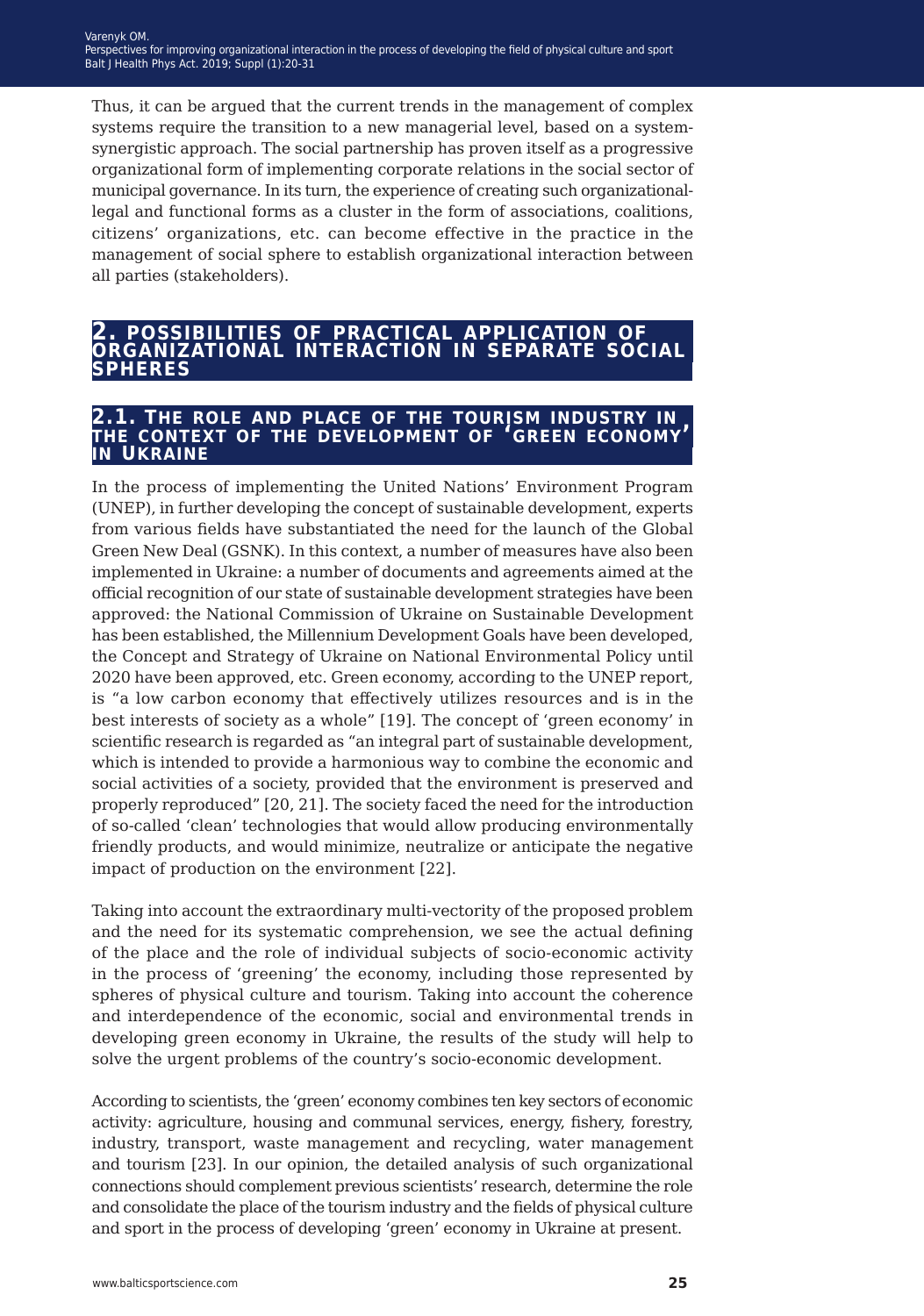The fields of physical culture, sport and tourism are open systems, since the function is assigned to them from the outside, and since the role that these systems perform is shown in relation to other subjects and economy as a whole [24]. They need constant exchange of resources with the surrounding environment. This proves that the problem is rather wide-screen and requires further research. Currently, Ukraine is integrating the areas of physical culture and tourism into the market environment. This objectively leads to the emergence of new qualitative processes and phenomena. There are significant changes in the system of socioeconomic relations, and new forms of ownership and forms of management are established, which actively influences the behavior of all participants in this process.

The role of the state should be to increase the level of interest of the business in improving the population's health, but business should also take active part in it. The authors are unanimous in that the use of market mechanisms is recommended to be combined with the state and international regulation of economic processes [19]. Improving the environmental situation ceases to be a line in the expenditure of the state budget, but becomes the very essence of the new economic system. That is, the state must form new economic conditions for doing business that attract investments in developing new 'green' industries and the ecological transformation ('greening') of the traditional economy.

According to L.P.Marchuk, the development of the 'green' business, which becomes the embodiment of public and private interests and a manifestation of modern responsibility for the future of human civilization, can be regarded as an important form of realizing the tasks set [22]. Yu.O. Shevchenko has shown that in today's scientific works insufficient attention is paid to the study of the role of 'green' economy in developing certain sectors of economy, in particular in the development of services, which, in fact, includes physical culture, sport and tourism. Instead, these areas, and especially their active forms, can play an important role in creating green technologies, their dissemination, in creating new jobs, in shaping the people's ecological consciousness. On the other hand, according to the author, their development depends on the purity of the environment, and some sectors of the services themselves can cause contamination of the ecosystem [25].

Therefore, to our mind, the solution of the problem of transport services for the population and the reduction of environmental pollution caused by the work of public transport and a large number of private cars will contribute to developing cycling tourism. Participation in the development of appropriate programs, infrastructure planning, educational programs and methodological support of population's different groups on the use of active forms of movement should be taken with the all interested entities' participation.

According to V.F Kyfiak and O.V. Kyfiak, "ecologically responsible tourism is one of the new poles of growth in green economy providing the development of modern infrastructure, business opportunities, jobs and income generation" [26]. Recently, developing active forms of tourism which are becoming more popular among holidaymakers and attractive to entrepreneurs is of particular importance. These include hiking, horse riding, cycling, kayaking, fishing and hunting. These outdoor activities facilitate familiarization with the rural way of life and local culture, while contributing to the solving problem of employment in rural areas, increasing revenues of local budgets, and preserving traditions.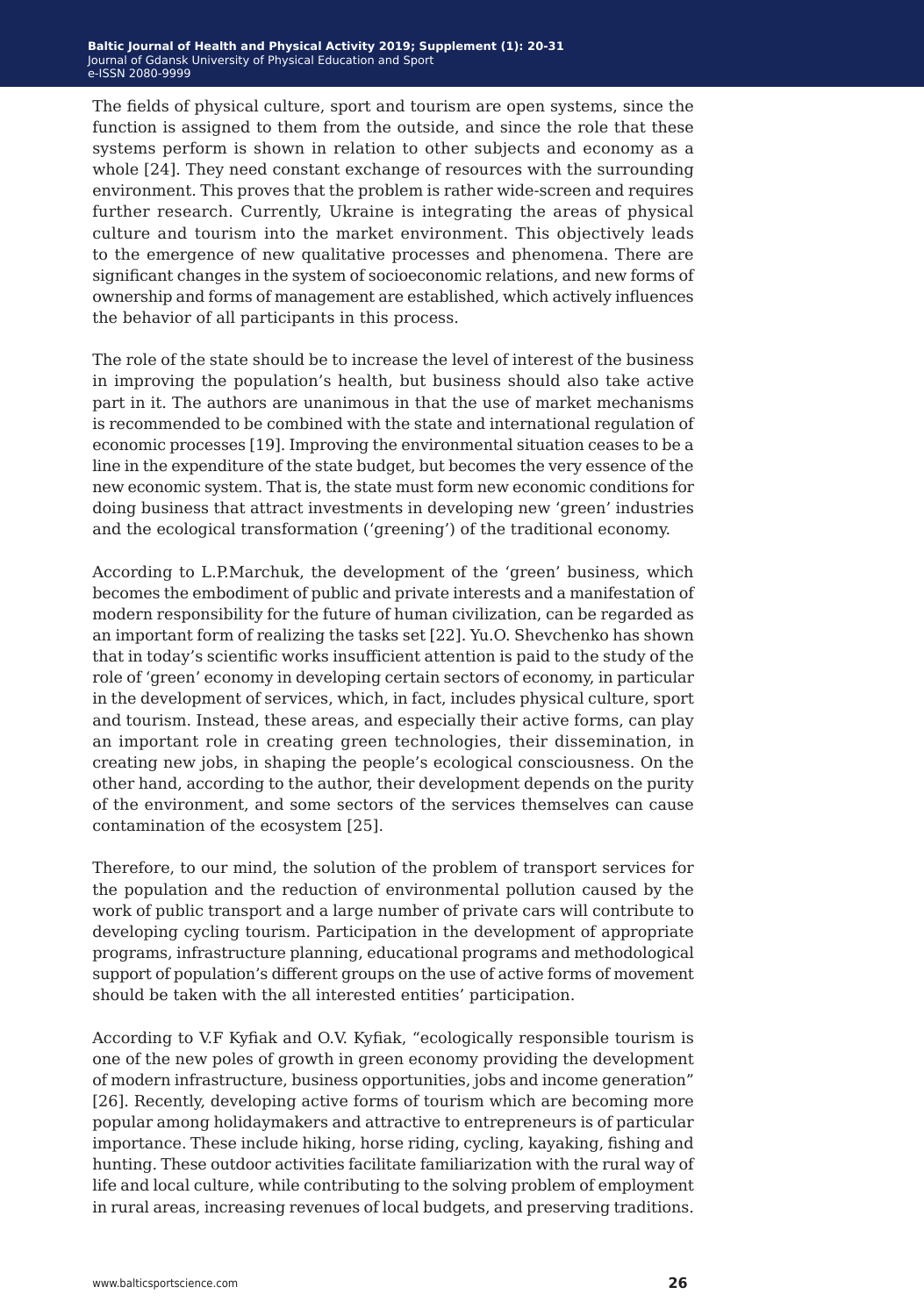Consequently, the 'green' economy which develops on such bases should create conditions for strengthening and preserving the population's health, increasing its economic prosperity, spiritual and social development. All the foregoing demonstrates the need for forming a fundamentally new direction of research that will serve as a theoretical and methodological basis for using the tourism industry in close cooperation with other areas of society as a whole contribute to developing natural resources and the socioeconomic potential of our country.

#### **2.2. the role and place of physical culture and sport in the process of developing the health insurance system**

According to the overwhelming number of authors, today the concept of medical insurance in the society is considered in a somewhat narrowed meaning, and this does not contribute to the disclosure of the essence of social insurance to the fullest and its true understanding. Medical insurance is defined as a system of economic relations between the participants in the creation of monetary funds, intended to provide insurance protection of property citizens' interests associated with the loss of health [27].

The peculiarity of the complete social sphere of economy is that a person with the needs and interests of which the level and quality of satisfaction in the rest have an impact on developing the economy and on the level of wellbeing of the population of the country should become the center of attention. Undoubtedly, this also applies to its components, such as social and health insurance, as well as to such an important sphere as physical culture and sport, the importance of which in the process of preserving and strengthening health remains undervalued.

Increasing public and private healthcare costs due to the emergence of new expensive medical and pharmaceutical technologies, increasing the people's attention to their own health, and a growing proportion of older people in society are global trends [28]. The same trends are typical of Ukraine, but there are significant differences. If in the most developed countries there is a rising life expectancy, the transfer of the interests of modern medicine from clinical to predominantly preventive forms of health preservation, then in Ukraine it is too early to talk about such positive changes.

Negative trends include: an unfavorable economic situation, tough and unfair competition in the market of medical goods and services, high unemployment, the population's low solvency, imperfect legislation, lack of coordination of economic interests of the pharmaceutical market, a significant proportion of insurance companies in the market and creating a situation that does not correspond to the level of the population's solvency, personnel's low professionalism, etc. There is an increase in the deficit of the budget system and the expansion of other channels of resources receipt, which is dominated by the population's money [29]. It became clear that under-financing these costs today could lead to their repeated exaggeration in the nearest future [30]. In today's conditions, representatives of the low-income groups of the population are the most affected by these factors. There is a significant inequality of the opportunities of different social groups in obtaining quality services aimed at maintaining health [28].

However, in Ukraine there are new circumstances that aggravated the need for reform not only of the health care system, but also of the activities of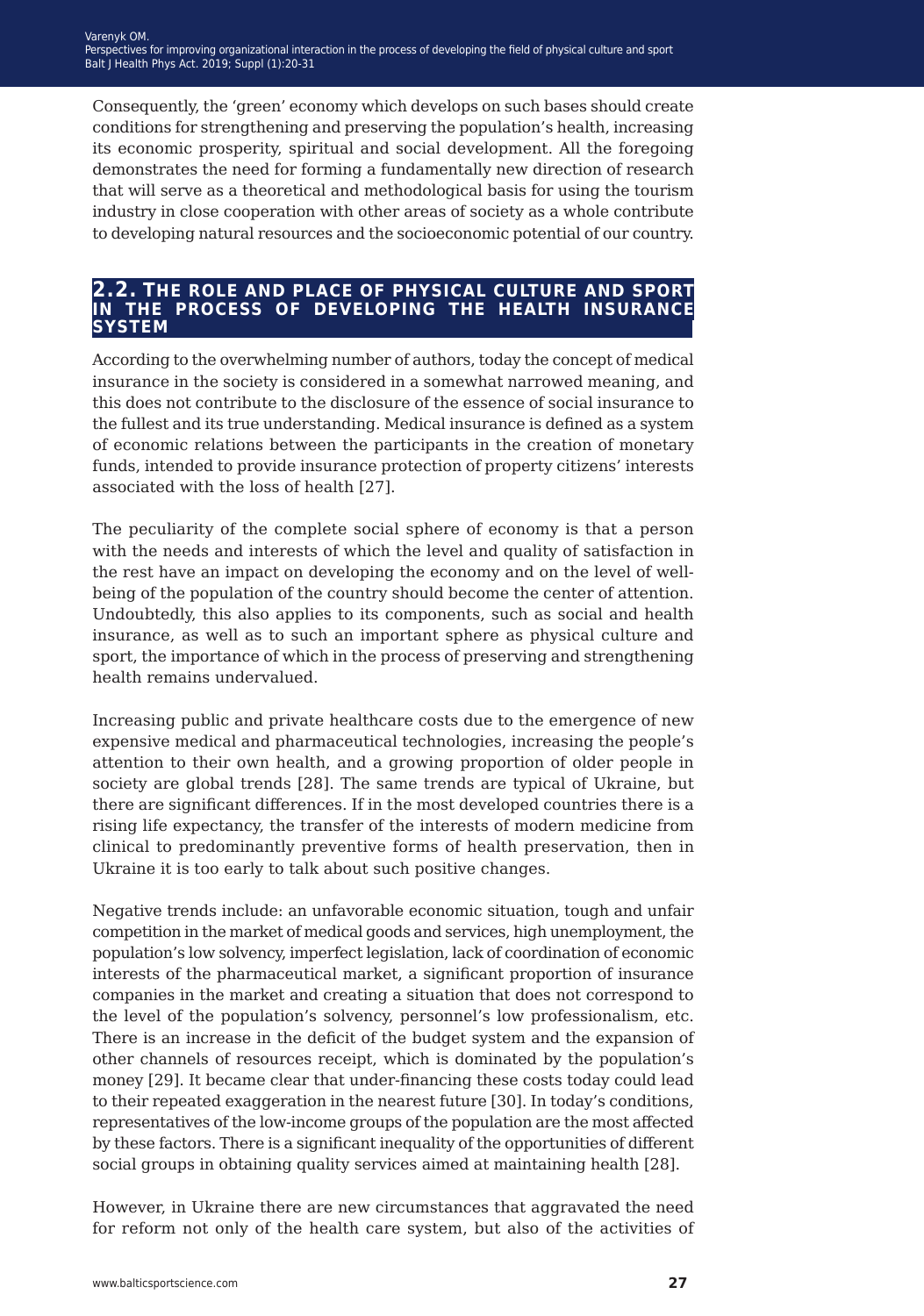those sectors of economy that directly or indirectly affect the efficiency of its operation. Among them, the sphere of physical culture and sport has an important place. Today there is a development of an objective need for health insurance that can raise the level of public health protection, provide revenues to the social sector [26]. The subjects of the sphere of physical culture and sport can and should thus play an important role, because using a regular dosage of motor activity is today a universally accessible and effective means of preserving and strengthening health, recognized in most developed countries, and that this does not fully used in our country.

Particular attention is needed to study the financial security of the health insurance system. Funds are distributed centrally in accordance with existing facilities of health care facilities without considering the volume and quality of provided services. Financial resources are mainly used to support an excessive bed hospital of inpatient health care facilities instead of developing preventive work [27]. By directing funds to the centralized social insurance fund, enterprises, organizations, representatives of small and medium-sized businesses, and citizens lose their economic interest in improving working conditions in the field, introducing measures aimed at preserving and strengthening employees' health, organizing and using physical culture and sport, etc. We believe that if the share of compulsory social contributions to centralized funds is reduced and they are left at the disposal of enterprises and organizations without changing their intended purpose, we could talk about increasing the efficiency of their use, and most importantly – raising the level of motivation of all interested persons in preserving and improving the health of hired workers and other groups of the population.

Medical insurance should become not only an instrument for profits redistribution, but also a means of accumulating own funds of insured persons. According to T.V. Pedchenko, from the financial point of view, it is the investment of resources, their accumulation, transformation into capital, income generation and return in the form of money or services in the future due to social risks. It is very important to prevent at the same time the flow of insurance premiums to citizens in favor of only medical institutions, insurance and pharmaceutical companies, which can take place in conditions of non-professional organizational and managerial actions. In this case, all efforts to improve the state of affairs in this area will be undone; public interests will be compelled to give way to the commercial interests of individual subjects. As noted above, all efforts of the participants should be aimed at preventing the morbidity and taking into account the economic and social interests of all concerned.

In T.I. Stetsyuk's opinion, the priority direction of reducing prices for insurance services and stabilizing the trends in the level of payments is, by insurance companies, financing preventive measures aimed at reducing insurance cases, including those services produced by the sphere of physical culture and sport. Warning actions can thus play an important role in strengthening the financial basis for voluntary health insurance. Conducting preventive measures will improve the indicators of the loss-making health insurance for insurance companies, and therefore, reduce the price of such insurance and make it more accessible to the general population [29, 30].

The interrelations between insurance companies and medical institutions in the absence of proper state regulation lead to distortions in the system development. The state should be liable for the management of social risks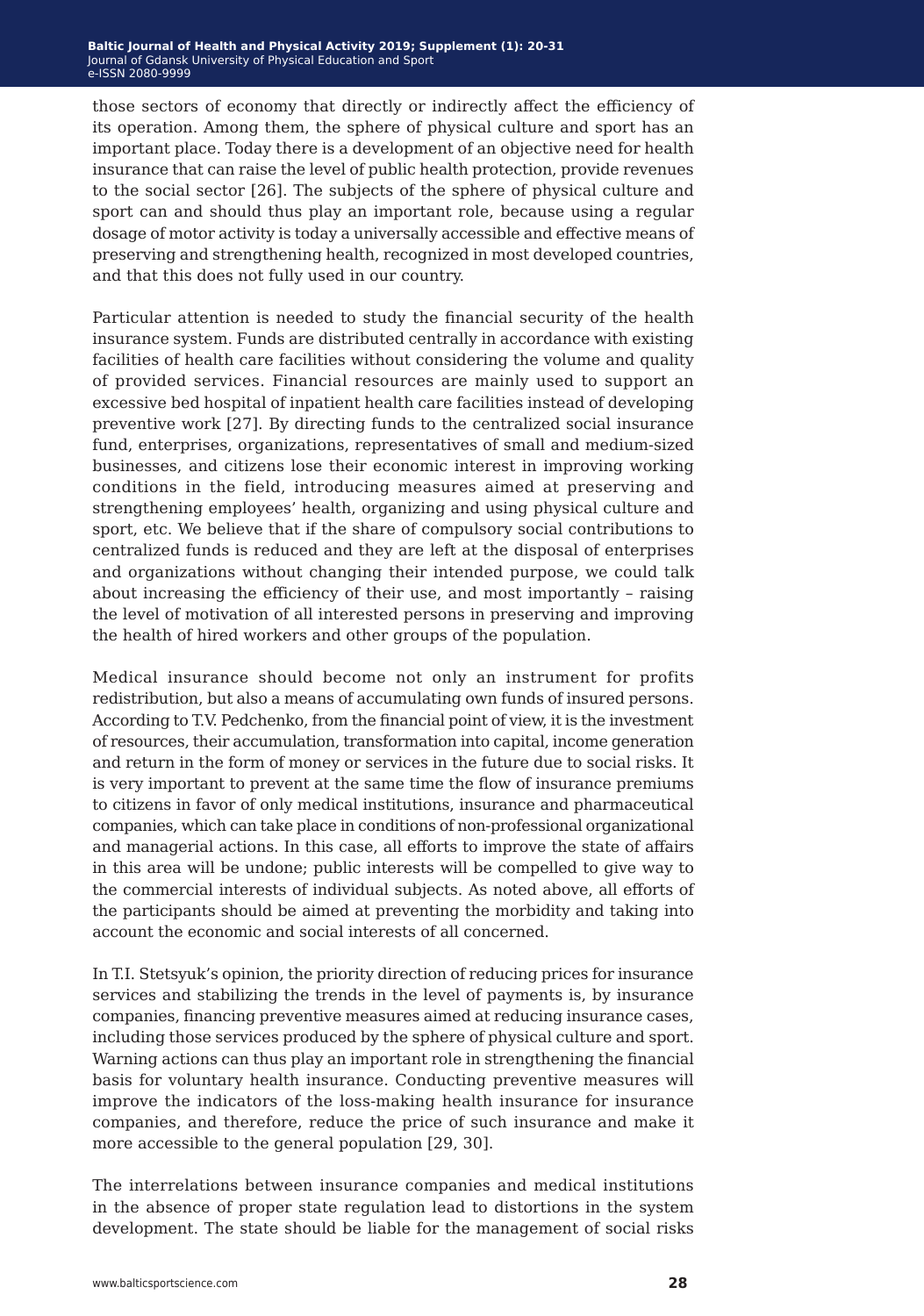[31, 32]. It must ensure that the rights of all participants in the process are clearly observed, in particular through its effective regulatory and financial support for the new budget health insurance model of public health [33].

According to P. Sorokin, the economic factor exerts a significant influence on the ability of society to develop a spiritual culture: science, art, education, etc. From the standpoint of an ordinary citizen, being healthy and preventing a disease should be an economic priority. Only on the basis of reconciliation of economic interests of the medical insurance subjects, is it possible to achieve the effective functioning of this system [29]. Only by reconciling the economic interests of the health insurance providers, can the effective functioning of this system be achieved. The state must guarantee financing the most important social programs and observing their participants' rights.

The study of conditions for establishing effective organizational interaction in the system of medical insurance and participation of subjects of the sphere of physical education and sport and other stakeholders, developing the economiclegal model of such interaction and scientific and methodological principles of its implementation should be the basis for further research.

Among those declared in the state regulation of health care, the priority of preventive measures in the health care and health insurance of the population should be the main principle. The key to the practical implementing the preventive function of insurance should be the insurer's participation in financing preventive measures, including the use of physical culture and sport. Only by harmonizing the economic interests of all subjects of health insurance, can it be possible to achieve the effective functioning of this system.

### **conclusions**

- 1. Problems that impede developing the service sector require a comprehensive solution by establishing the interaction of all entities of the system, which directly or indirectly affect the effectiveness of its functioning.
- 2. As shown by the analysis of the authors who studied the problems of establishing an organizational interaction, solving the existing problems of the social sphere requires the use of new technologies for the organization of interaction between the stakeholders involved in its composition.
- 3. Today application of system-synergistic, corporate and cluster approaches is the most promising in the process of searching for the best methods of organizing the interaction.
- 4. Among the forms of interaction that can be tested in the practice of the sports system for all, one should highlight citizens' associations, coalitions and organization.
- 5. The realization of the goal which concerns the subjects of interaction is possible to the following basic principles as the priority of common goals, independence, social responsibility, equality, legality, participants' own interests, etc.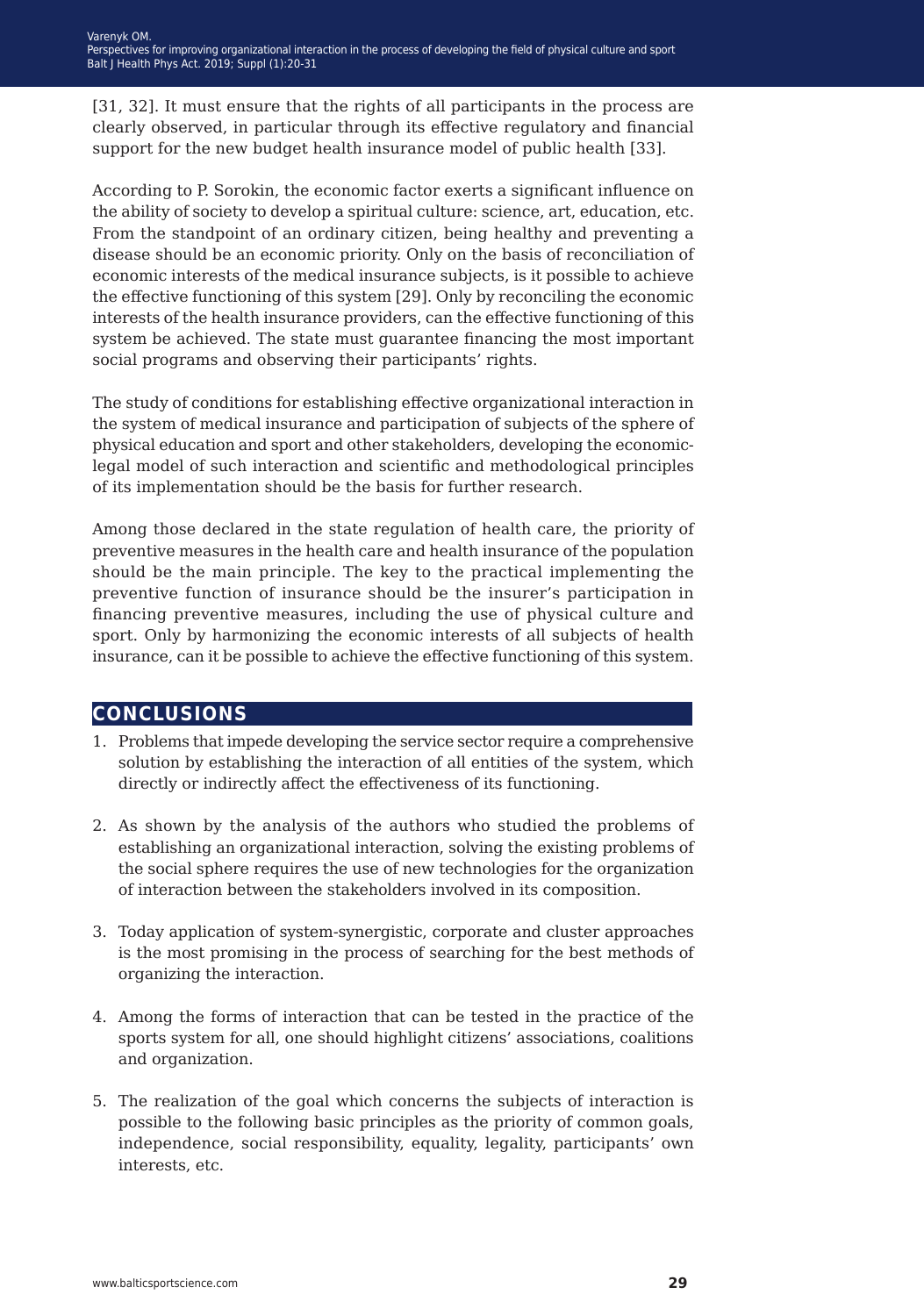### **references**

- [1] Tulenkov MV. Teoretyko-metodologichni osnovy organizacijnoi' vzajemodii' v social'nomu upravlinni. [Theoretical and methodological basis of institutional interaction in social management]. Kyiv: Karavela; 2009. Ukrainian.
- [2] Tulenkov MV, Baranova SS. Cross-cultural analysis of the organizational interaction of football fans]. Social technologies: Current problems of theory and practice. 2016;69(70):87-94. Ukrainian.
- [3] Bobrovska OJu, Shumik IV. Korporatyvne upravlinnja social'nym rozvytkom terytorial'nyh gromad [Corporate management of social development of territorial communities]. Dnipro: Dnipropetrovs'kyj regional'nyj instytut derzhavnogo upravlinnja; 2014. Ukrainian.
- [4] Bobrovska OJu. Zastosuvannja korporatyvnogo sposobu gospodarjuvannja v terytorial'nyh gromadah [The corporate way of management in territorial communities]. Dnepro: Dnipropetrovs'kyj regional'nyj instytut derzhavnogo upravlinnja; 2014. Ukrainian.
- [5] Bobrovska O. Corporatism in local government as an integral factor of its development. Public Administration Aspects. 2016;4(3):74-85 Ukrainian. <https://doi.org/10.15421/152016329>
- [6] Bobrovs'ka OJu, Khozhylo II, Shumik IV. Korporatyvne upravlinnja social'noju sferoju: konceptual'ni zasady [Corporate social field management: conceptual foundations]. Dnipro: Dnipropetrovs'kyj regional'nyj instytut derzhavnogo upravlinnja; 2011. Ukrainian.
- [7] Constituent instruments of innovation management in the enterprise management system. Efficient economy. [Available at:<http://www.economy.nayka.com.ua/?op=1&z=3631>] [Accessed on 5 December, 2014].
- [8] Bychkova NV. Sustainability of a modern corporation in the context of systematic and synergetic approach. The Bulletin of Khmelnytsk National University. 2010;3(2):90-93. Ukrainian.
- [9] Cherusheva HB. Synergetique Approche methodologique comme la base du systeme de l'education professionnelle. Statistics of Ukraine.2016;3:46-51.
- [10] Meshchan IV. Social'ne partnerstvo v upravlinni social'nym obslugovuvannjam naselennja v Ukrai'ni: regional'nyj kontekst. [Social partnership in the management of social services in Ukraine: regional context], Zaporizhzhya: Klasychnyj pryvatnyj universytet; 2016. Ukrainian.
- [11] Martynyuk OI. Pozvytok mizhgaluzevoi' vzajemodii' u derzhavnomu upravlinni ohoronoju zdorov'ja naselennja Ukrai'ny. [The development of cross-sectoral cooperation in the state governance of Ukrainian population healthcare]. Kyiv; National Academy of state goverment under the President of Ukraine; 2006. Ukrainian.
- [12] Bilyns'ka MM, Zhalilo LI, Martynjuk OI Governance for health as a new strategy in public administration Bulletin NAPA. 2013(3):92-97. Ukrainian.
- [13] Kuzmin OS, Maslak OO, Udovychenko TV. About public management of industry clustering. Bulletin of the National University "Lviv Polytechnic". 2016;851:48-54. Ukrainian.
- [14] Semenov GA, Bogma OS. Stvorennja klasternyh ob'jednan' v umovah novoi' ekonomiky [Creation of cluster unions in new economy]. Zaporizhzhya: Klasychnyj pryvatnyj universytet; 2008. Ukrainian.
- [15] Tymoshenko TO. Cluster approach to the development of the tourism industry of Ukraine as a priority direction of state policy to increase competitiveness of regions. Bulletin of the National Academy of state goverment under the President of Ukraine. 2017;2:55-60. Ukrainian.
- [16] Kropel'nyc'ka SO, Solodzhuk TV. Social'ne strahuvannja [Social insurance]. 2nd ed. Kyiv: Centr uchbovoi' literatury; 2013. Ukrainian.
- [17] Tyshchenko OM. Clusters as a vector of economy development: organization, essence and concepts. Publishing house-polygraph. 2010;21:74-81. Ukrainian.
- [18] Chuzhykov VI, Lukyanenko OD. Cluster policy of the European Union. Economy of Ukraine. 2013;2:81- 91. Ukrainian.
- [19] Fedyna KM. Theoretical aspects of implementation of "green" economy in Ukraine]. Problems of rational use of social, economic and natural resource potential of the region: Finance policy and investment. 2013;19(1):216-224. Ukrainian.
- [20] The mechanisms of promoting green investment in the regional economy. [Available at: [http://nbuv.](http://nbuv.gov.EN/j-pdf/ecfor2013_3_10.pdf) [gov.EN/j-pdf/ecfor2013\\_3\\_10.pdf\]](http://nbuv.gov.EN/j-pdf/ecfor2013_3_10.pdf) [Accessed on 10.03.2013].
- [21] Halushkina TP. The sources of economic growth in the 'green' economy model. Establishment of of market relations in Ukraine. 2013;5:71-74. Ukrainian.
- [22] Marchuk LP. The 'green' economy: contradictions and prospects of development. Ukrainian Black Sea region agrarian science. 2014;1:34-41. Ukrainian.
- [23] Green economy in Eastern partnership countries (Economy and management). [Available at [http://](http://nbuv.gov.ua/j-pdf/ecnem_2012_9(2)__6.pdf) nbuv.gov.ua/j-pdf/ecnem\_2012\_9(2) \_6.pdf]. [Accessed on 8 September, 2012].
- [24] Varenyk ON, Shlepakov LN. Priority directions of improvement of sports for all system on local level. Science and sport: modern tendencies: scientific-theoretical journal. 2014;1(2):99-104. Russian.
- [25] Shevchenko YuO. The role of service industry in the development of "Green economy" in Ukraine and the world. Bulletin of Zaporizhzhya National University. 2013;4:110-117. Ukrainian.
- [26] Kyfyak VF, Kyfyak OV. Regional determinants of tourism industry development in context of development the "green economy". Regional Economy. 2012;4:23-30. Ukrainian.
- [27] Anders A, Glenngard AH, Merkur S. Sweden: health system review. Health systems in transition. 2012;14(5):1-159.
- [28] Koretskyi B, Lukash Ye. Transformation of guarantees of population's medical care in countries with transitional economies. Halytskyi Economic Bulletin. 2012;2(35):95-100. Ukrainian.